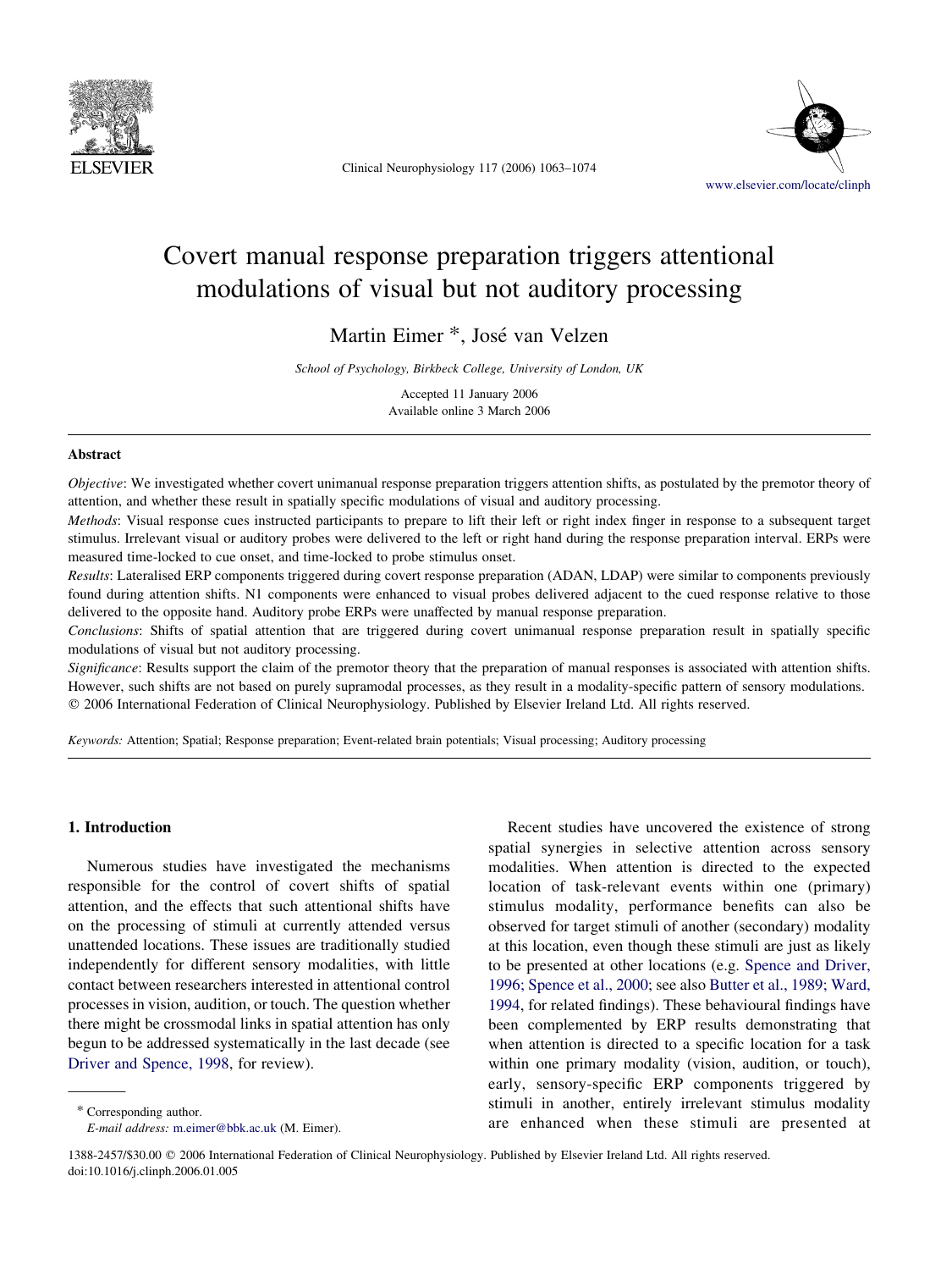the attended location (e.g. [Eimer and Driver, 2000; Eimer](#page-10-0) and Schröger, 1998; Hillyard et al., 1984; Teder-Sälejärvi [et al., 1999](#page-10-0)).

While these behavioural and electrophysiological findings demonstrate the existence of crossmodal links in spatial attention between vision, audition and touch, they are consistent with different hypotheses about the nature of the underlying mechanisms. These crossmodal interactions might reflect a supramodal control system for spatial attention, which directs attention to task-relevant locations irrespective of the sensory modality of anticipated sensory events [\(Farah et al., 1989](#page-10-0)). Alternatively, the presence of crossmodal links in attention is equally consistent with horizontal links between otherwise separate, modalityspecific attentional control systems (as suggested by [Spence](#page-11-0) [and Driver, 1996\)](#page-11-0).

A way to distinguish between these possibilities is to directly measure electrophysiological correlates of attentional control processes during the time interval when covert shifts of attention take place. A number of studies have analysed ERPs obtained in the interval between cue stimuli directing visual attention to the left or right side and the onset of a subsequent lateral imperative stimulus. To identify ERP components sensitive to the direction of cued attentional shifts, these studies have compared ERP waveforms triggered in response to cues directing attention to the left side to ERPs elicited during rightward attentional shifts (c.f. [Harter et al., 1989; Hopf and Mangun, 2000;](#page-11-0) [Nobre et al., 2000; Yamaguchi et al., 1994](#page-11-0)). At anterior recording sites, ERPs were more negative over the hemisphere contralateral to the cued attentional shift relative to ERPs elicited ipsilaterally ('Anterior Directing Attention Negativity', ADAN). This effect had an onset latency of about 350 ms after cue onset, and was followed at about 500 ms post-stimulus by an enhanced posterior positivity over the contralateral hemisphere ('Late Directing Attention Positivity', LDAP). These lateralised ERP components were interpreted as reflecting successive phases in the control of visual-spatial orienting, such as the initiation of an attention shift and the preparatory activation of sensoryspecific cortical areas<sup>1</sup>.

Because ERP studies of attentional orienting cited above only investigated spatial shifts of visual attention, they did not address the question whether attentional shifts are controlled by modality-specific or supramodal processes. However, some recent experiments have directly compared ERPs elicited during attentional shifts in the context of visual, auditory, and tactile tasks [\(Eimer et al., 2002, 2003;](#page-10-0) [Eimer and Van Velzen, 2002; Van Velzen et al., 2002\)](#page-10-0). Intriguingly, very similar ADAN and LDAP components were found during shifts of attention towards task-relevant tactile, visual, or auditory events, suggesting that these components may reflect the activity of a single supramodal attentional control system (see [Eimer et al., 2002; Eimer and](#page-10-0) [Driver, 2001](#page-10-0); for more detailed discussion).

In addition to such experimental data suggesting the existence of supramodal attentional networks, the assumption that shifts of attention are mediated by modalityunspecific control structures is also implied by the premotor theory of attention. According to this theory, the control of goal-directed movements and the control of attention are both implemented by common mechanisms. Shifts of attention are triggered whenever these shared control structures are activated during response preparation ([Rizzolatti et al., 1994](#page-11-0)). There may be important anatomical and functional dissociations between different attentionalmotor control mechanisms specialised for different types of movements and for different parts of space. However, and importantly, these mechanisms are unlikely to be completely modality-specific, as their function is to select and utilise information from different sensory channels whenever this information is relevant for the control of response selection and execution. Thus, the premotor theory may offer a natural and parsimonious explanation for the existence of crossmodal spatial links in attention by regarding such links as a natural consequence of the fact that attention and motor processes are implemented by common control structures.

The most compelling evidence supporting the premotor theory of attention comes from studies demonstrating links between shifts of attention and eye movement preparation. The fact that overlapping frontoparietal control structures are activated during the covert orienting of visual attention and during saccade preparation ([Corbetta et al., 1998](#page-10-0)) suggests that the programming of saccadic eye movements and shifts of visual attention are based on common mechanisms. Additional behavioural evidence for this hypothesis comes from studies demonstrating that attention shifts towards saccade target locations are triggered during saccade preparation [\(Hoffman and Subramaniam, 1995;](#page-11-0) [Irwin and Gordon, 1998\)](#page-11-0), and that these attention shifts affect performance even before the eyes have begun to move ([Deubel and Schneider, 1996](#page-10-0)). Furthermore, the trajectory of eye movements is affected by the current focus of visual attention [\(Sheliga et al., 1995](#page-11-0)), even for saccades triggered via stimulation of the superior colliculus [\(Kustov and](#page-11-0) [Robinson, 1996\)](#page-11-0). There is now also some initial evidence that eye movement preparation has similar spatially selective attentional effects on the processing of auditory ([Rorden and Driver, 1999](#page-11-0)) and tactile stimuli [\(Rorden et al.,](#page-11-0) [2002](#page-11-0)), which is consistent with the hypothesis that

<sup>&</sup>lt;sup>1</sup> An early contralateral negativity over posterior sites that was reported in several ERP studies ('Early direction attention negativity', EDAN) is likely to reflect the processing of non-symmetrical (i.e. arrow) cues, rather than processes directly involved in the control of anticipatory attentional shifts (see [Van Velzen and Eimer, 2003,](#page-11-0) for evidence). To avoid ERP lateralisations caused by asymmetrical cues, and to minimize the possibility that such cue stimuli would result in automatic shifts of attention (see [Tipples, 2002](#page-11-0), for behavioural evidence that non-symmetrical arrow cues can automatically trigger attentional orienting), a cueing procedure with symmetrical arrow cues was used in the present study.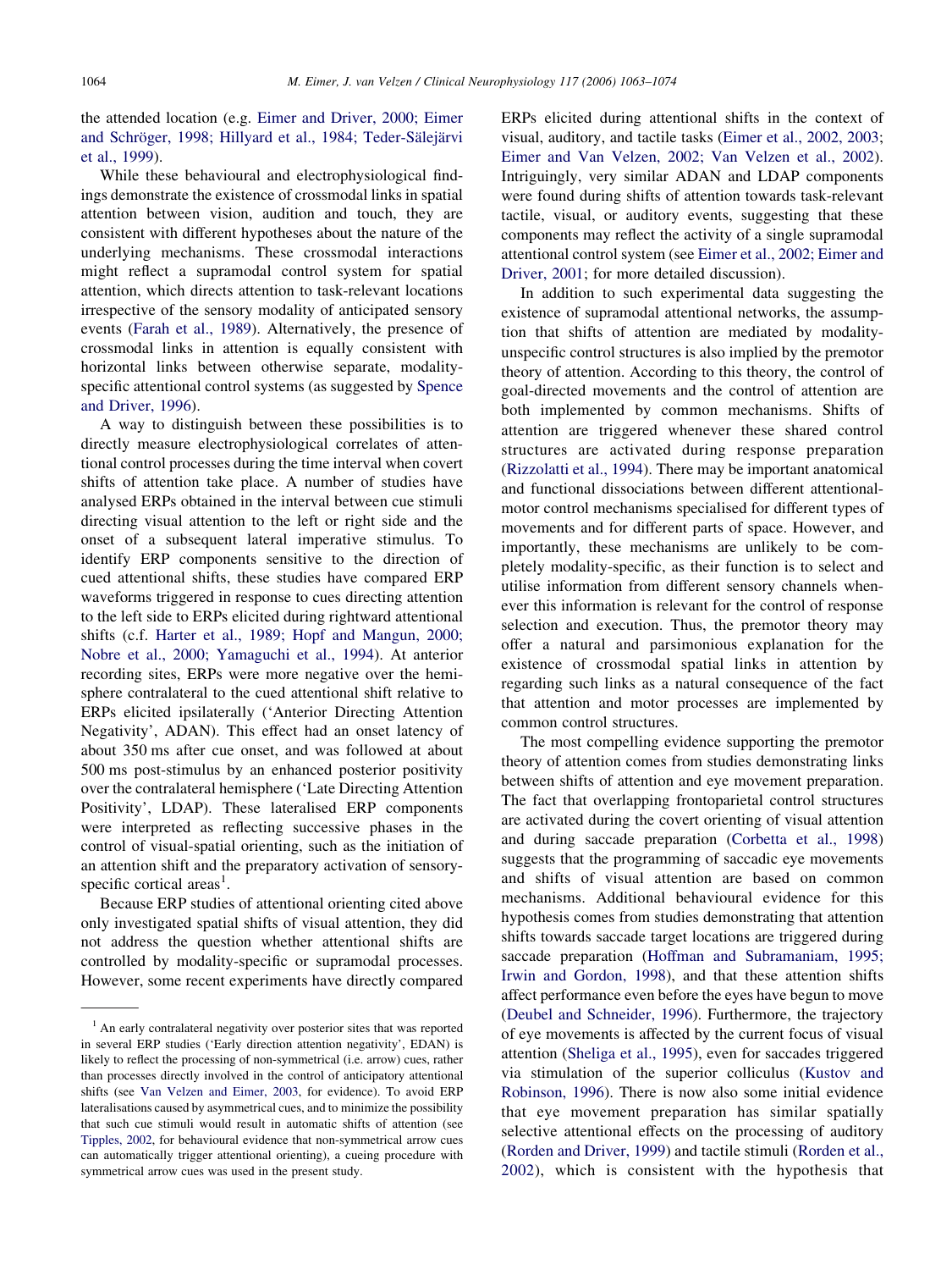the attentional-motor control structures involved are modality-unspecific.

Importantly, the premotor theory of attention explicitly assumes that links between attention and response preparation are not restricted to oculomotor control, but should also be present for other types of actions, such as unimanual responses [\(Rizzolatti et al., 1994](#page-11-0)). Because there is as yet very little evidence for such links outside the oculomotor domain, we have recently used ERP measures to investigate whether shifts of attention are triggered when unimanual responses are covertly prepared [\(Eimer et al., 2005\)](#page-10-0). ERPs were recorded while participants were covertly preparing to lift their left or the right index finger (as indicated by visual cues presented at the start of each trial). The cued response had to be executed (or withheld) after the presentation of a visual Go (or Nogo) signal. ERP waveforms recorded during covert response preparation in response to cues signaling an upcoming left-hand response were compared to ERPs following cues that signaled a right-hand response (see also [Wauschkuhn et al., 1997; Verleger et al., 2000;](#page-11-0) [Van der Lubbe et al., 2000](#page-11-0), for similar procedures to measure ERP correlates of response preparation). Intriguingly, this comparison revealed lateralised ERP modulations that were very similar to the effects previously observed during cued attentional shifts towards taskrelevant visual, auditory, or tactile events. A negativity at anterior electrodes contralateral to the side of the cued response was followed by an enhanced positivity over contralateral posterior electrodes.

This similarity between lateralised ERP components elicited during explicitly cued shifts of spatial attention and during cued unimanual response preparation suggests that the preparation of hand movements gives rise to attentional shifts, as predicted by the premotor theory of attention. To further investigate whether such attention shifts triggered during manual response preparation also affect sensory stimulus processing, we also included task-irrelevant tactile probe stimuli that were delivered during the covert response preparation interval to the left or right hand (see [Eimer et al.,](#page-10-0) [2005](#page-10-0), for details). Early somatosensory ERP components (P90, N140) were enhanced for tactile probes delivered to the cued versus uncued hand, similar to attentional modulations of somatosensory ERP components previously observed as a result of explicitly instructed covert shifts of tactile attention ([Michie et al., 1987;](#page-11-0) [Eimer and Forster,](#page-10-0) [2003a, 2003b](#page-10-0)).

The aim of the present experiment is to obtain further ERP evidence that manual response preparation gives rise to spatially specific modulations of sensory stimulus processing. While our previous study ([Eimer et al., 2005](#page-10-0)) demonstrated response hand preparation effects on somatosensory processing, we now investigated the possibility that shifts of spatial attention elicited during manual response preparation would also result in modulations of visual and auditory processing. The presence of such effects would provide new support for the view that modality-unspecific

attentional-motor control mechanisms are activated during the preparation of left-hand and right-hand responses.

The overall procedure used was similar to our previous experiment ([Eimer et al., 2005](#page-10-0)), except that tactile probe stimuli were now replaced by visual or auditory probes. A visual response cue presented centrally at the start of each trial instructed participants to prepare to lift their left or right index finger. 1100 ms after the onset of this response cue, a visual Go or Nogo stimulus (the letters 'G' or 'S') appeared at fixation, prompting participants to either execute or to withhold the cued response. Go signals appeared on 80% of all trials, and Nogo signals were presented on the remaining 20%. This task required participants to monitor taskrelevant visual events at fixation in order to select a response hand and to discriminate Go and Nogo stimuli. This was done to ensure that participants had no incentive to voluntarily move visual attention away from fixation towards the cued response side, or to prepare lateral eye movements during the response preparation interval. 900 ms after response cue onset (200 ms prior to the onset of the imperative visual Go/Nogo stimulus), a single taskirrelevant visual or auditory stimulus was presented with equal probability close to the cued or uncued hand. Participants were instructed to completely ignore these stimuli.

To investigate whether unimanual response preparation would result in shifts of spatial attention, and whether such attention shifts would affect the processing of visual and auditory stimuli, two sets of analyses were conducted. One set of analyses, which compared ERP waveforms triggered by response cues signaling an upcoming left-hand versus right-hand response, was expected to confirm our previous finding [\(Eimer et al., 2005\)](#page-10-0) that lateralised ERP components known to be elicited during cued attentional shifts (ADAN, LDAP) are also triggered during unimanual response preparation. In addition, a contralateral negativity with a narrow focus over motor cortex was expected to emerge during later stages of the response preparation interval, reflecting the Lateralised Readiness Potential (LRP), which is an electrophysiological indicator of unimanual response activation (see [Eimer, 1998; Eimer and Coles, 2003](#page-10-0), for more details).

Most importantly, the second set of analyses was based on ERP waveforms triggered by task-irrelevant visual and auditory probe stimuli. Visual and auditory ERP waveforms elicited by these probes were compared as a function of whether probes were delivered close to the cued or uncued hand. If covert unimanual response preparation gives rise to attentional shifts that are modality-unspecific, as implied by the premotor theory of attention (see above), these attention shifts should result in systematic modulations of auditory and visual probe ERPs. More specifically, the effects of manual response preparation on visual and auditory ERPs should be similar to the effects of crossmodal spatial attention observed in earlier ERP studies for task-irrelevant visual and auditory events (e.g. Eimer and Schröger, 1998;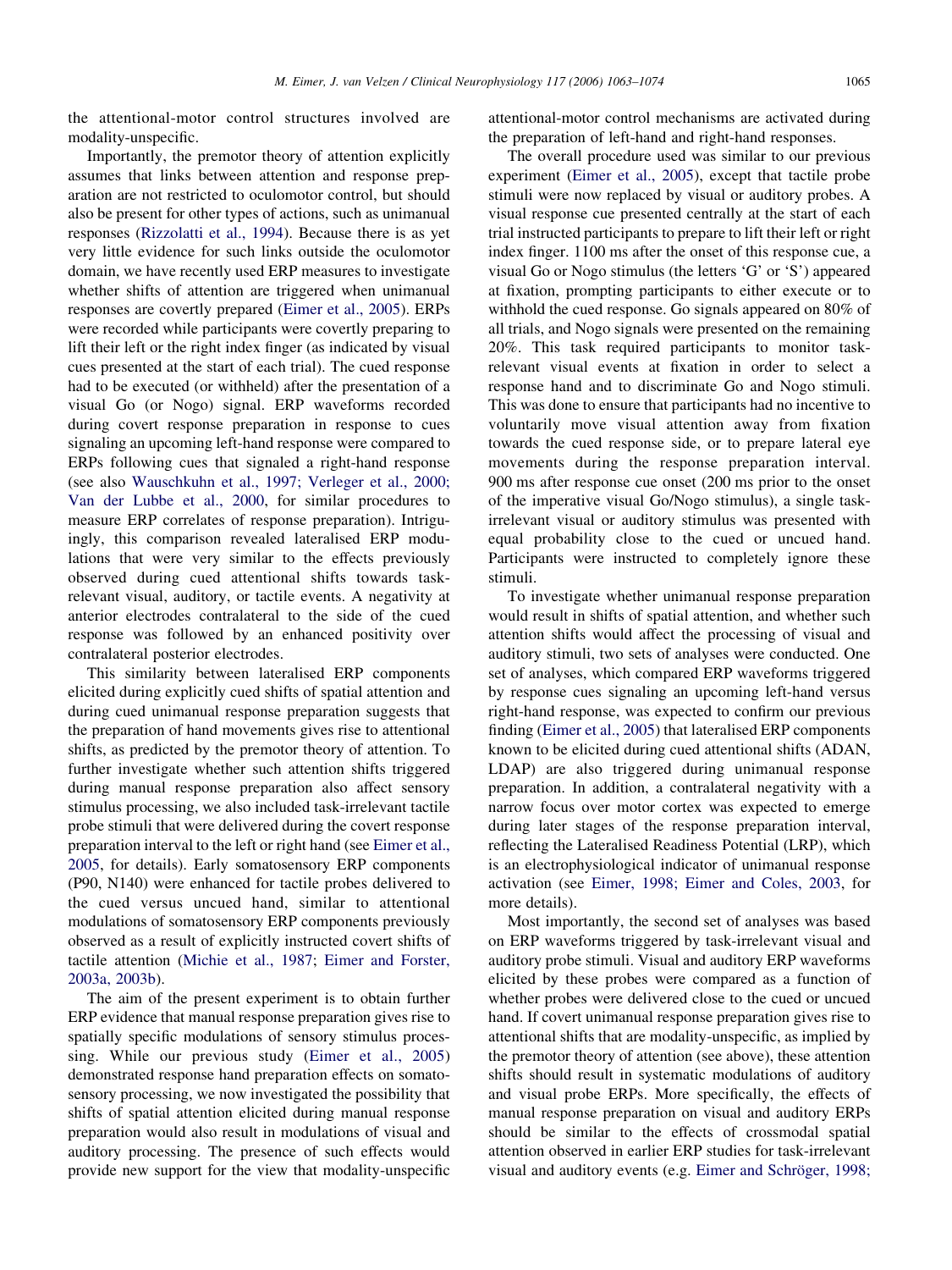Hillyard et al., 1984; Teder-Sälejärvi et al., 1999), with larger sensory-specific visual and auditory ERP components for probe stimuli presented close to the cued response hand, as compared to probes delivered close to the opposite uncued hand. In contrast, the finding that attentional modulations of visual and auditory probe ERPs are entirely absent, or are only elicited for one sensory modality, would call into question the hypothesis that covert manual response preparation triggers modality-unspecific attention shifts.

# 2. Methods

#### 2.1. Participants

Sixteen neurologically unimpaired subjects (9 females and 7 males; 21–35 years old; average age: 26.7 years) participated in this study. All subjects were right-handed and had normal or corrected-to-normal vision by selfreport. The experiment was performed in compliance with relevant institutional guidelines, and was approved by the ethics committee of Birkbeck College, School of Psychology.

## 2.2. Stimuli and apparatus

Subjects were seated in a dimly lit sound attenuated cabin, viewing a computer screen placed at a distance of 70 cm. Hands were positioned on the left and right side, with index fingers located 25 cm to the left and right of the body midline. On each trial, a visual response cue (100 ms duration; indicating which hand was to be used in response to an upcoming visual Go signal) was followed by a visual imperative stimulus (Go or Nogo) that was presented 1100 ms after cue onset. Visual response cues consisted of two adjacent triangles, presented centrally on a computer screen (visual angle:  $3.5^{\circ} \times 2.5^{\circ}$ ). One triangle was red, the other blue, and they always pointed in opposite directions ( $\ge$  < ' or ' < > '). A central fixation cross, located between both triangles, was present throughout the experimental blocks. Response side (left hand or right hand) for each trial was signalled by the direction of one of the triangles. For half of the participants, blue triangles were relevant, and red triangles were relevant for the other half. Relevant left-pointing or right-pointing triangles were presented with equal probability to the left or right of fixation. Uppercase letters 'G' (Go) and 'S' (Stop) served as Go and Nogo stimuli, respectively. They subtended a visual angle of  $0.8^{\circ} \times 0.9^{\circ}$  and were presented at fixation for 100 ms, where they replaced the fixation cross during this period.

In addition to visual response cues and Go–Nogo stimuli, each trial also contained one task-irrelevant auditory or visual event (probe), which was presented 900 ms after cue onset. Auditory probe stimuli were bursts of white noise (100 ms duration; amplitude 80 dB SPL) presented from one of two loudspeakers located on the left and right side, adjacent to each hand. Visual probe stimuli were 100 ms illuminations of one of two ensembles of green LEDs that were positioned on the left and right side, adjacent to each hand. These LED ensembles consisted of 6 segments arranged in a circle plus one central segment. The angular size of each LED was  $0.65^{\circ}$ , the diameter of the circle was  $2.4^\circ$  and the mean luminance of each LED ensemble was approximately  $40 \text{ cd/m}^2$ .

#### 2.3. Procedure

Twelve blocks of 80 trials each were conducted. Each trial started with the presentation of a response cue (100 ms duration). The imperative stimulus (Go or Nogo) was delivered 1100 ms after cue onset. Go stimuli were presented on 64 trials per block, while Nogo stimuli were delivered on the remaining 16 trials. On each trial, a visual or auditory probe stimulus was presented with equal probability 900 ms after cue onset (200 ms prior to imperative stimulus onset). These probe stimuli were presented with equal probability near the cued or uncued hand. Thus, every block contained eight Go trials and two Nogo trials for each combination of cued hand (left versus right), probe stimulus modality (visual versus auditory), and probe stimulus location (left versus right).

Participants were instructed to maintain central fixation, to ignore all visual or auditory probes, and to lift the index finger of the cued hand as fast as possible in response to the letter 'G', but to refrain from responding when the letter 'S' was presented. Manual response times were measured via an infrared response system consisting of a transmitter and receiver LED located on either side of the middle segment of the left and right index fingers in the resting position. A response was registered when an index finger was lifted, allowing the light beam of the transmitter LED to reach the receiver LED. On trials with incorrect responses (lifting of the uncued finger), or without any response, a visual feedback stimulus (the letter X) was presented 850 ms after Go stimulus onset for 50 ms at fixation, and these trials were excluded from analysis. The interval between the onset of a visual imperative stimulus on the preceding trial and the onset of the response cue on the subsequent trial was 2450 ms.

#### 2.4. Recording and data analysis

EEG was recorded with Ag–AgCl electrodes and linkedearlobe reference from Fpz, F7, F3, Fz, F4, F8, FC5, FC6, T7, C3, Cz, C4, T8, CP5, CP6, P7, P3, Pz, P4, P8, and Oz (according to the 10–20 system), and from OL and OR (located halfway between O1 and P7, and O2 and P8, respectively). Horizontal EOG (HEOG) was recorded bipolarly from the outer canthi of both eyes. Electrode impedance was kept below  $5 \text{ k}\Omega$ , and the impedances of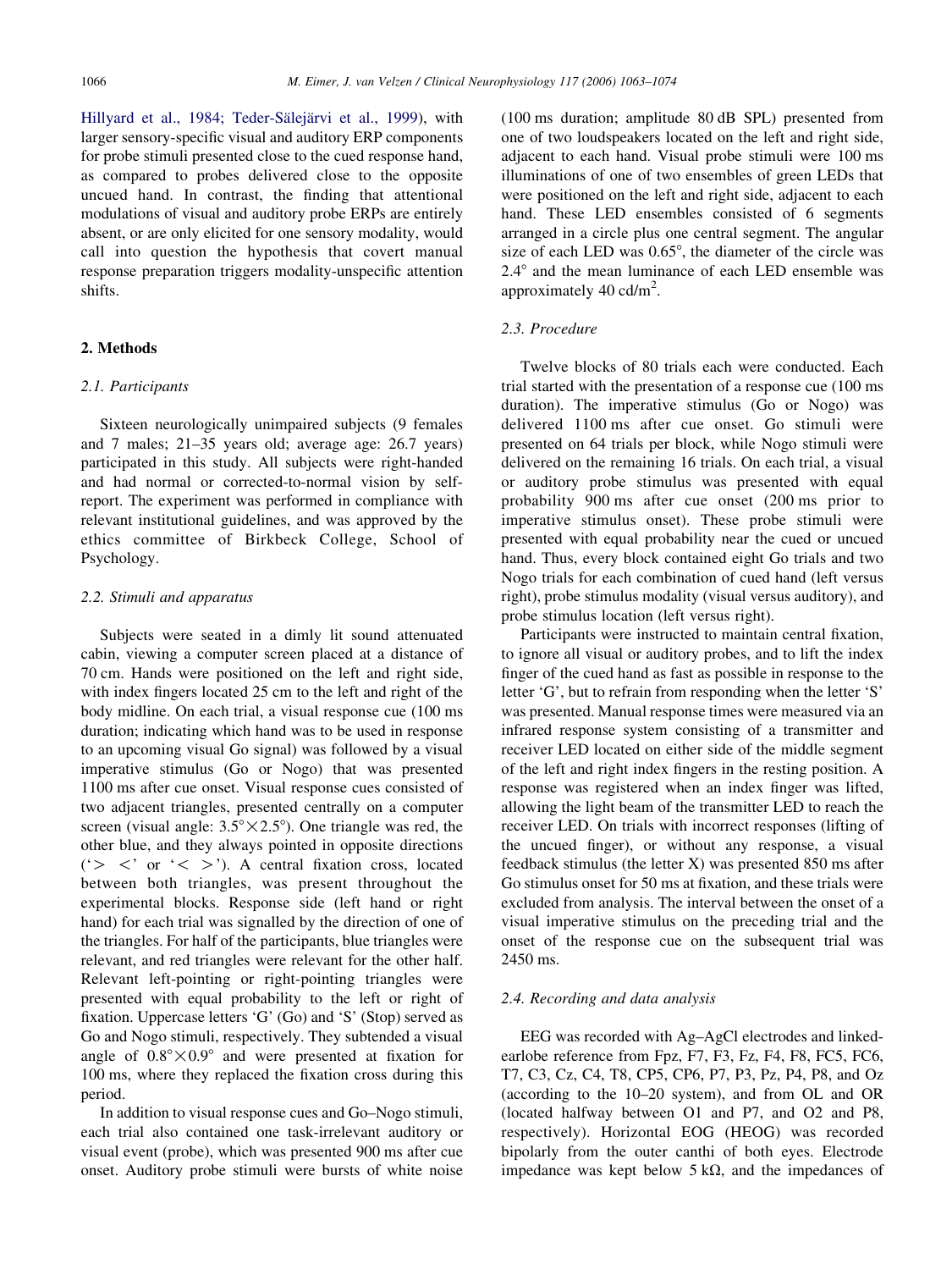the earlobe electrodes were kept as equal as possible. Amplifier bandpass was 0.1–40 Hz, and digitisation rate was 200 Hz. Trials with eyeblinks (voltage at Fpz exceeding  $+80 \mu V$ ), horizontal eye movements (voltage at HEOG exceeding  $+30 \mu V$ ), or muscle artefacts (voltage at any other electrode exceeding  $\pm 80 \mu V$ ) in the 1200 ms interval following response cue onset were excluded prior to data analysis.

Statistical analyses were conducted on the basis of ERP mean amplitudes obtained within predefined measurement windows during the covert response preparation interval. Separate analyses were run for ERPs following left and right response cues, and for ERPs triggered by visual and auditory probe stimuli. ERPs triggered by the visual response cues were averaged relative to a 100 ms baseline prior to the onset of these cues for the time interval between cue onset and 1200 ms after cue onset (100 ms after the onset of the subsequently presented imperative visual stimulus). Separate averages were computed for trials where cues indicated an upcoming left-hand or right-hand response (collapsed across Go and Nogo trials, and across trials with a visual or auditory probe on the left or right side). ERP mean amplitudes were analysed with repeated measures ANOVAs, and separate analyses were conducted for lateral anterior, central, and posterior sites. These analyses included the factors electrode site (F7/8 vs. F3/4 vs. FC5/6, for the anterior analysis, C3/4 vs. T7/8 vs. CP5/6, for the central analysis, and OL/R vs. P3/4 vs. P7/8, for the posterior analysis), cued response (left vs. right), and hemisphere (left vs. right). It is important to note that in these analyses, the presence of ERP lateralisations sensitive to the side of a cued response will be reflected by significant hemisphere  $\times$  cued response interactions. As in our earlier study ([Eimer et al., 2005](#page-10-0)), analyses of ERPs following the response cues were based on mean amplitudes obtained within three successive post-cue latency windows between 350 and 600 ms (where the ADAN was previously observed), between 600 and 900 ms (where the LDAP component was found) and between 900 and 1200 ms (where an LRP was expected to emerge).

Next, averages were computed for ERPs triggered by visual and auditory probe stimuli. Probe ERPs were averaged relative to a 100 ms baseline prior to probe stimulus onset for the 300 ms interval after probe onset. Separate averages were computed for all combinations of probe modality (visual versus auditory), cued response (left vs. right) and stimulus location (left vs. right). Separate analyses were conducted for visual and auditory ERPs. For visual ERPs, mean amplitudes were computed within latency windows centred on the peak amplitudes of P1, N1, and P2 components (P1: 90–120 ms post-stimulus; N1: 160–200 ms post-stimulus; P2: 210–250 ms post-stimulus). For auditory ERPs, mean amplitudes were conducted within the N1 and P2 latency ranges (N1: 100–130 ms poststimulus; P2: 180–220 ms post-stimulus). These mean amplitude values were analysed with repeated measures

ANOVAs, separately for midline electrodes (Fz, Cz, Pz), and for lateral anterior, central, and posterior sites. Analyses included the factors electrode site (F7/8 vs. F3/4 vs. FC5/6, for anterior electrodes, C3/4 vs. T7/8 vs. CP5/6, for central electrodes, OL/R vs. P3/4 vs. P7/8, for posterior electrodes, Fz vs. Cz. vs. Pz, for midline electrodes), hemisphere (left vs. right, for lateral electrodes only), response preparation (probe presented close to cued vs. uncued hand), and probe stimulus side (left vs. right).

Manual response times (RTs) to Go stimuli were analysed in a repeated measures ANOVA for the factors response hand (left vs. right), probe stimulus modality (visual vs. auditory), and probe stimulus location (left vs. right). For all analyses, Green-house-Geisser adjustments to the degrees of freedom were applied where appropriate.

## 3. Results

## 3.1. Behavioural performance

Manual RTs to Go stimuli were faster for right-hand than for left-hand responses (352 ms vs. 359 ms,  $F(1,15)=6.4$ ;  $P < .05$ ). In addition, RTs were slightly faster for trials with auditory probes than for trials with visual probes (351 ms vs. 359 ms,  $F(1,15)=5.5$ ;  $P<.05$ ). A response hand  $\times$  probe stimulus location interaction,  $F(1,15)=27.4$ ;  $P < .001$ , reflected the fact that RTs were faster when probes were presented to the cued hand (352 ms) relative to trials where probes were presented to the uncued hand (358 ms). This RT difference was larger for trials with visual probe stimuli (10 ms) than for trials with auditory stimuli (2 ms), as indicated by a three-way interaction (response hand  $\times$  probe stimulus location  $\times$  probe stimulus modality,  $F(1,15)$ = 10.8;  $P < .01$ ). False alarms occurred on 17.4% of all Nogo trials. Participants failed to respond on 1.2% of all Go trials, and responded prematurely on 0.25% of these trials. Incorrect responses (i.e. responses with the uncued hand) were virtually absent for all participants.

# 3.2. ERPs elicited during covert response preparation

ERP modulations sensitive to the side of a cued unimanual response are shown in [Fig. 1](#page-5-0) for anterior (F7/8) and posterior (P7/8) electrode pairs in response to cues signalling that a left-hand or right-hand response was to be prepared. These waveforms show the 900 ms interval between response cue onset and the onset of a probe stimulus, and are collapsed across trials containing visual or auditory probes on the left or right side. They show early visual components (P1, N1) triggered by the response cue. As in our earlier study of lateralised ERP correlates of response preparation [\(Eimer et al., 2005\)](#page-10-0), an enhanced anterior negativity contralateral to the side of the cued response (ADAN) was elicited about 350 after cue onset,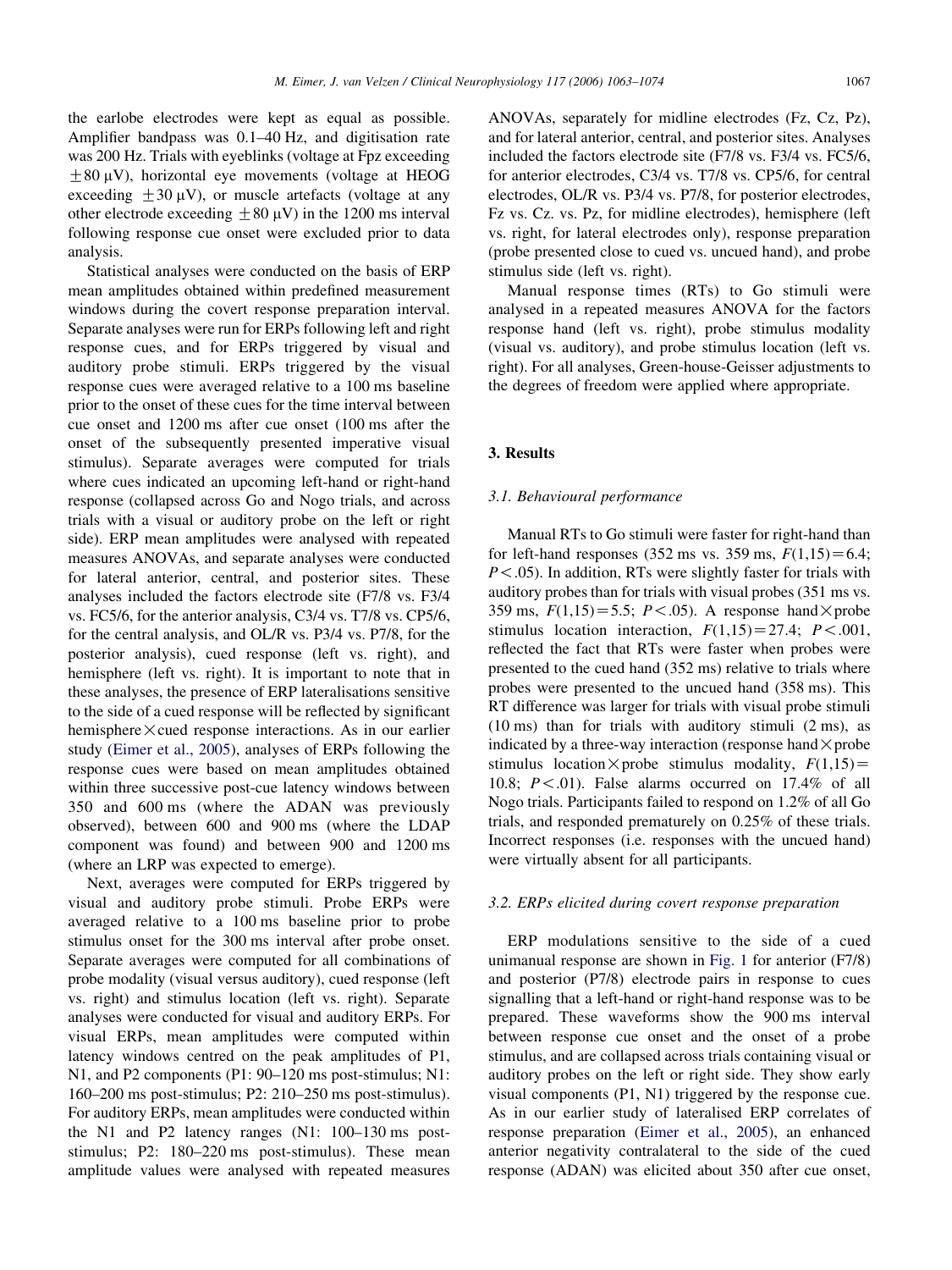<span id="page-5-0"></span>

Fig. 1. Grand-averaged ERPs elicited during covert unimanual response preparation over the left and right hemisphere at anterior (F7/8, top) and posterior (P7/8, bottom) electrode pairs. Waveforms show the 900 ms interval following the onset of a visual response cue signalling an upcoming left-hand response (solid lines) or right-hand response (dashed lines), and are collapsed across trials including visual and auditory probes on the left and right side. ADAN, Anterior Directing Attention Negativity; LDAP, Late Directing Attention Positivity.

and was followed by an enhanced posterior positivity contralateral to the side of the anticipated response (LDAP).

The difference waves in [Fig. 2](#page-6-0) are included to further illustrate the amplitudes and time course of these lateralised ERP modulations elicited during covert response preparation. These waveforms were generated by subtracting ERPs recorded during the preparation of a right-hand response from ERPs elicited during left-hand response preparation, and then subtracting the resulting difference waves for right-hemisphere electrodes from the difference waves for homologous electrodes over the left hemisphere. In the resulting double subtraction waveforms, a negativity contralateral to the side of a cued response is reflected by positive amplitude values (downward-going deflections), and a contralateral positivity is indicated by negative values (upward-going deflections). [Fig. 2](#page-6-0) shows difference waveforms obtained for anterior (top), central (middle), and posterior (bottom) electrode pairs. An early anterior contralateral negativity (ADAN) started about 350 after cue onset, and was followed by a contralateral positivity at posterior electrodes (LDAP) at about 500 ms. In addition, an enhanced contralateral negativity (LRP) emerged during the later phase of the response preparation interval at C3/4.

These observations were confirmed by statistical analyses. No significant ERP lateralisations sensitive to the side of a cued response were present in the first 350 ms after cue onset. In the 350–600 ms interval, a significant hemi $sphere \times cued$  response interaction was present at lateral anterior electrodes  $(F(1,15)=22.2; P<.001)$ , reflecting the ADAN component as shown in Figs. 1 and 2. At lateral central electrodes, an electrode site  $\times$  hemisphere  $\times$  cued response interaction was observed  $(F(2,30)=4.2; P<.04;$  $\varepsilon$  = .804) and subsequent analyses revealed a significant hemisphere  $\times$  cued response interaction at C3/4 only  $(F(1,15)=9.0; P<.01)$ . At lateral posterior electrodes, the hemisphere  $\times$  cued response interaction approached significance  $(F(1.15)=4.0; P\lt.07)$ , presumably due to the emergence of the posterior LDAP in the later part of this measurement interval (see [Fig. 2](#page-6-0))<sup>2</sup>. As can be seen from Fig. 1, the ADAN was more pronounced over the right hemisphere, and post-hoc analyses conducted separately for left and right anterior electrodes confirmed the presence of a significant ADAN over the right hemisphere  $(F(1,15)=5.7;$ 

<sup>2</sup> This was substantiated by additional analyses conducted for mean amplitudes obtained at lateral posterior electrode pairs between 350 and 475 ms, and between 475 and 600 ms after cue onset, respectively. While there was no indication of any hemisphere $\times$ cued response interaction in the earlier time window,  $F \leq 1$ , this interaction was significant in the later time window  $(F(1,15)=9.1; P<.01)$ , reflecting the emergence of the posterior LDAP.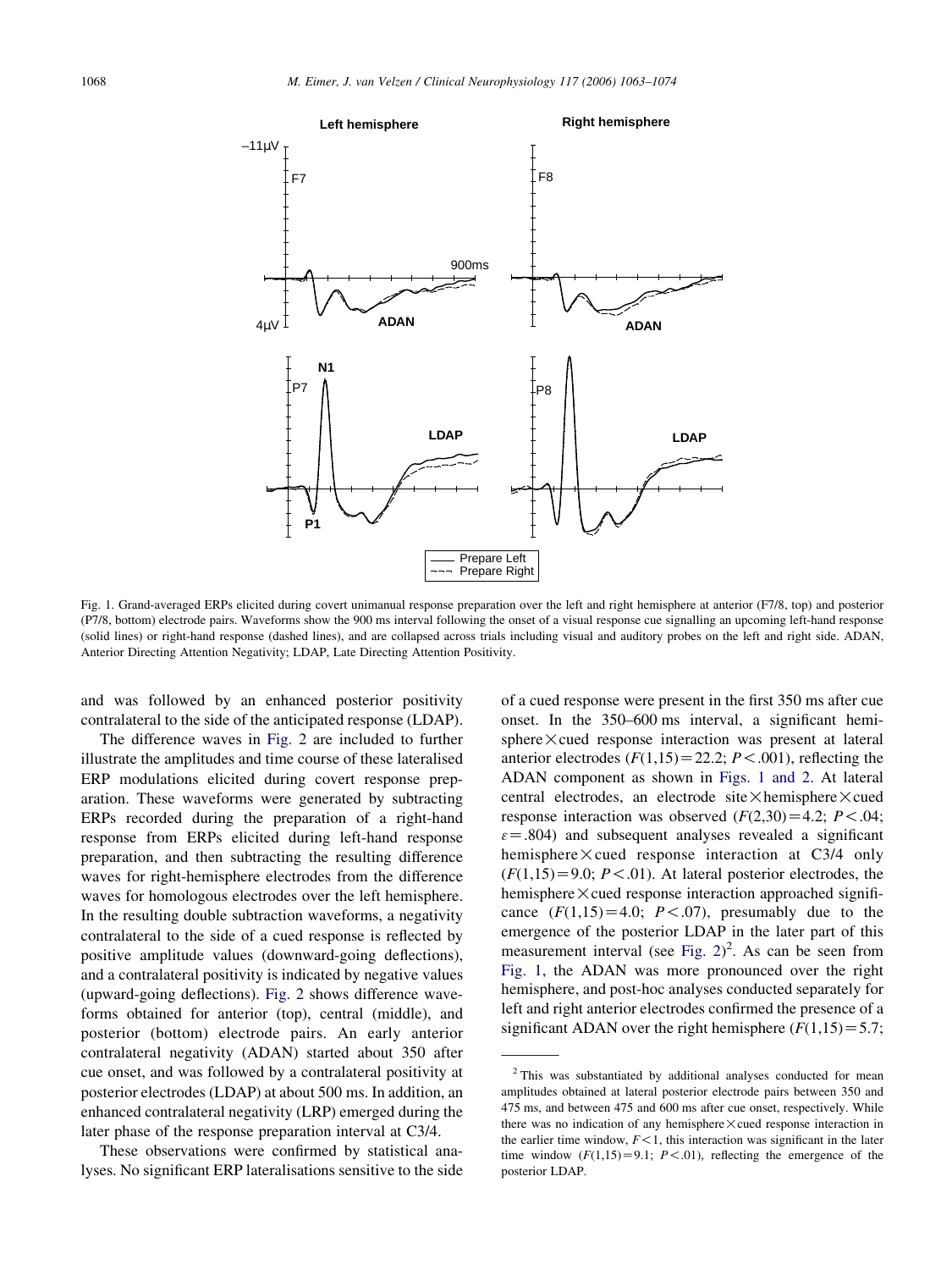#### Double Subtraction Waveforms

<span id="page-6-0"></span>

Fig. 2. Difference waveforms obtained at anterior (top), central (middle) and posterior (bottom) lateral electrode pairs during covert unimanual response preparation. Enhanced negativities contralateral to the side of a cued response are reflected by positive values (downward deflections), and enhanced contralateral positivities are reflected by negative values (upward deflections). Three lateralised components (ADAN, LDAP, LRP) were elicited successively and at different recording sites during the response preparation interval.

 $P < .04$ ), but no significant differences at corresponding electrodes over the left hemisphere. In the 600–900 ms interval, a hemisphere  $\times$  cued response interaction was obtained at lateral posterior sites  $(F(1,15)=15.9;$  $P < .001$ ), due to the presence of the LDAP component (see [Figs. 1 and 2\)](#page-5-0). Follow-up analyses conducted separately for left and right posterior electrodes revealed a significant LDAP over the left hemisphere  $(F(1,15)=10.8;$  $P < .005$ ), and an almost significant effect over corresponding electrodes on the right side  $(F(1,15)=3.9; P<.07)$ . No hemisphere  $\times$  cued response interactions were observed for lateral anterior or central electrodes during this interval. Finally, for the 900–1200 ms interval, no overall hemi $sphere \times cued$  response interactions were found at lateral anterior, central, or posterior sites. However, significant three-way interactions were present at lateral central electrodes and at lateral posterior sites (electrode site  $\times$ hemisphere  $\times$  cued direction:  $F(2,30) = 17.9$  and 7.5;  $P < .001$  and  $.005$ ;  $\varepsilon = .979$  and  $.818$ , respectively). A hemisphere  $\times$  cued direction interaction was observed at C3/  $4(F(1,15)=8.6; P<.01)$  in line with the hypothesis that this late contralateral negativity reflects the LRP (see Fig. 2). In addition, a hemisphere  $\times$  cued direction interaction was significant at P7/8  $(F(1,15)=7.7; P<.02)$ , and approached significance at OL/R  $(F(1,15)=3.9; P<.07)$ , indicating that the posterior LDAP remained present, albeit in attenuated fashion, during the later phase of the response preparation interval.

# 3.3. ERPs elicited in response to visual and auditory probe stimuli

[Fig. 3](#page-7-0) shows visual ERPs triggered by task-irrelevant visual probe stimuli when these were presented close to the cued hand (solid lines) or close to the uncued hand (dashed lines). [Fig. 4](#page-8-0) shows ERPs elicited by auditory probes close to the cued versus uncued hand. While unimanual response preparation appeared to have a strong effect on visual ERPs, with enhanced N1 components when visual probes were presented close to the cued response hand, it had little impact on auditory ERPs.

These observations were confirmed by statistical analyses. While response preparation had no significant effects on visual P1 amplitudes, it strongly modulated ERPs to visual probe stimuli in the N1 time range (160–200 ms poststimulus). Main effects of response preparation were present at lateral posterior and lateral central electrodes as well as at midline sites (all  $F(1,15) > 8.6$ ; all  $P < .01$ ), and this effect was almost significant at lateral anterior electrodes  $(F(1,15)=4.4; P<.06)$ . As can be seen in [Fig. 3](#page-7-0), N1 amplitudes were enhanced in response to visual probes close to the cued response hand, relative to probes delivered adjacent to the opposite uncued hand. Response prep $aration \times$ electrode site interactions were present at lateral posterior electrodes  $(F(2,30)=5.2; P < .03; \varepsilon = .644)$ , at lateral central electrodes  $(F(2,30)=6.1; P<.02; \varepsilon = .616)$ and at lateral anterior electrodes  $(F(2,30)=8.9; P<.01;$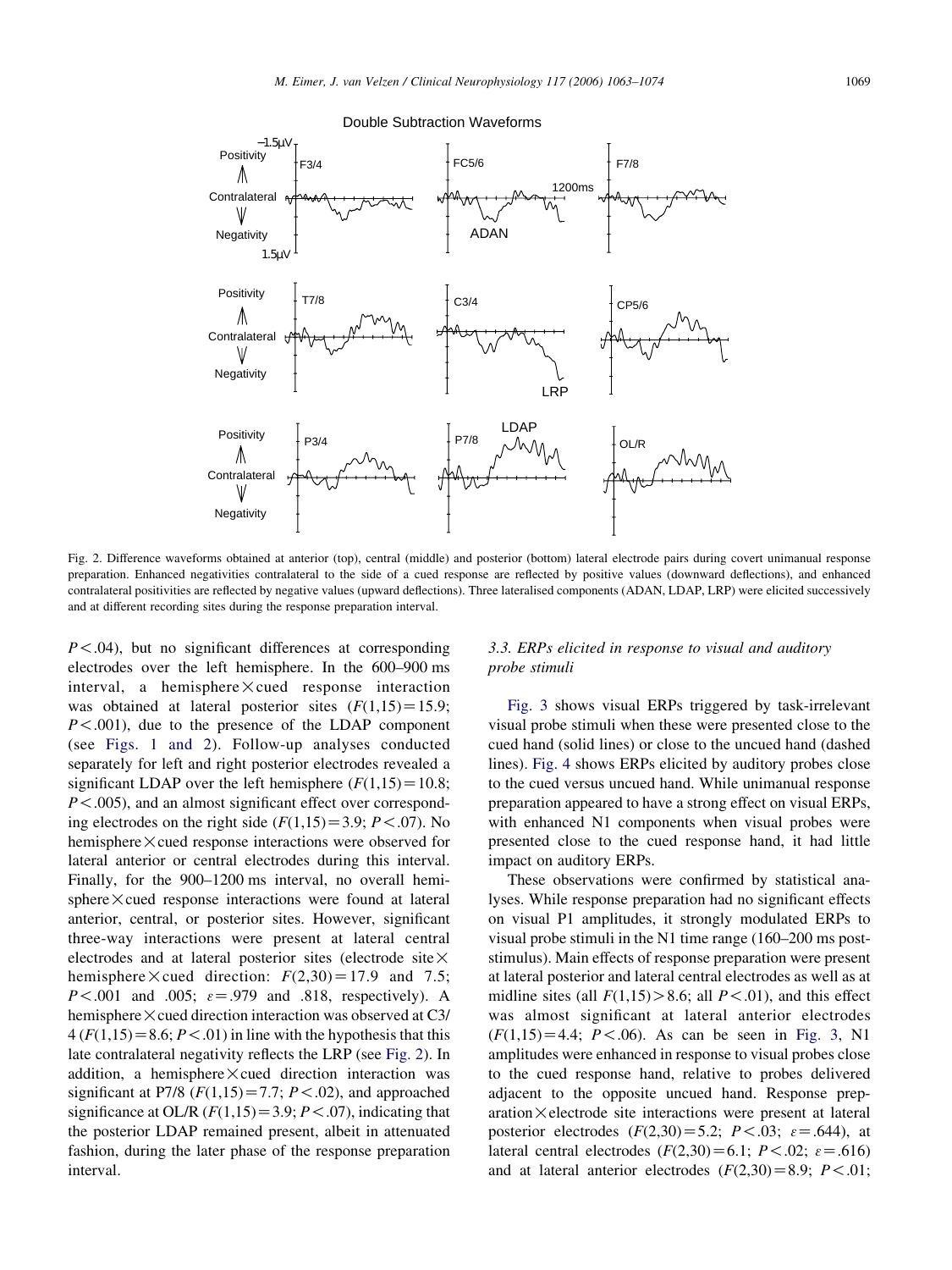#### **ERPs triggered by visual probe stimuli**

<span id="page-7-0"></span>

Fig. 3. Grand-averaged visual ERPs elicited by visual probe stimuli delivered 900 ms after response cue onset, relative to a 100 ms pre-stimulus baseline. Solid lines show ERPs triggered by visual probes presented close to the cued hand, and dashed lines show ERPs elicited by probes presented close to the uncued hand.

 $\varepsilon$ =.704). However, follow-up analyses revealed that significant enhancements of N1 amplitudes for visual stimuli close to the cued versus uncued hand were present at all electrode sites, except for F7/8. In the P2 time range (210–250 ms post-stimulus), a significant effect of response preparation was present at lateral posterior electrodes  $(F(1,15)=5.0; P<.05)$ , and approached significance at lateral central sites  $(F(1,15)=3.7; P<.08)$ . This was due to the fact that ERPs triggered by visual probes close to the cued hand remained more negative than ERPs elicited by probes close to the uncued hand beyond 200 ms poststimulus (see Fig. 3).

In contrast to these clear effects of covert unimanual response preparation on ERPs triggered by visual probe stimuli, no such differences were present for auditory ERPs. As already suggested by the absence of any obvious ERP modulations in [Fig. 4](#page-8-0), statistical analyses failed to provide any indication for effects of response preparation on auditory ERPs in the N1 and P2 time windows (100– 130 ms and 180–220 ms post-stimulus, respectively) at any electrode site investigated, thus suggesting that the processing of auditory probes remained unaffected by whether these probes were presented close to the cued hand or close to the uncued hand.

# 4. Discussion

The present experiment investigated whether covert unimanual response preparation would induce lateralised ERP components previously found during cued shifts of spatial attention, and whether it results in spatially selective attentional modulations of visual and auditory stimulus processing. The ERP results obtained in response to visual response cues instructing participants to prepare a left-hand or right-hand response confirmed the findings obtained in our previous study [\(Eimer et al., 2005\)](#page-10-0) where analogous response cueing procedures were used. An enhanced negativity at anterior electrodes contralateral to the side of the cued response started at about 350 ms post-stimulus. This was followed by an enhanced positivity over contralateral posterior electrodes, as well as by a late contralateral negativity (LRP), which was narrowly focused over lateral central electrodes C3/4. The first two of these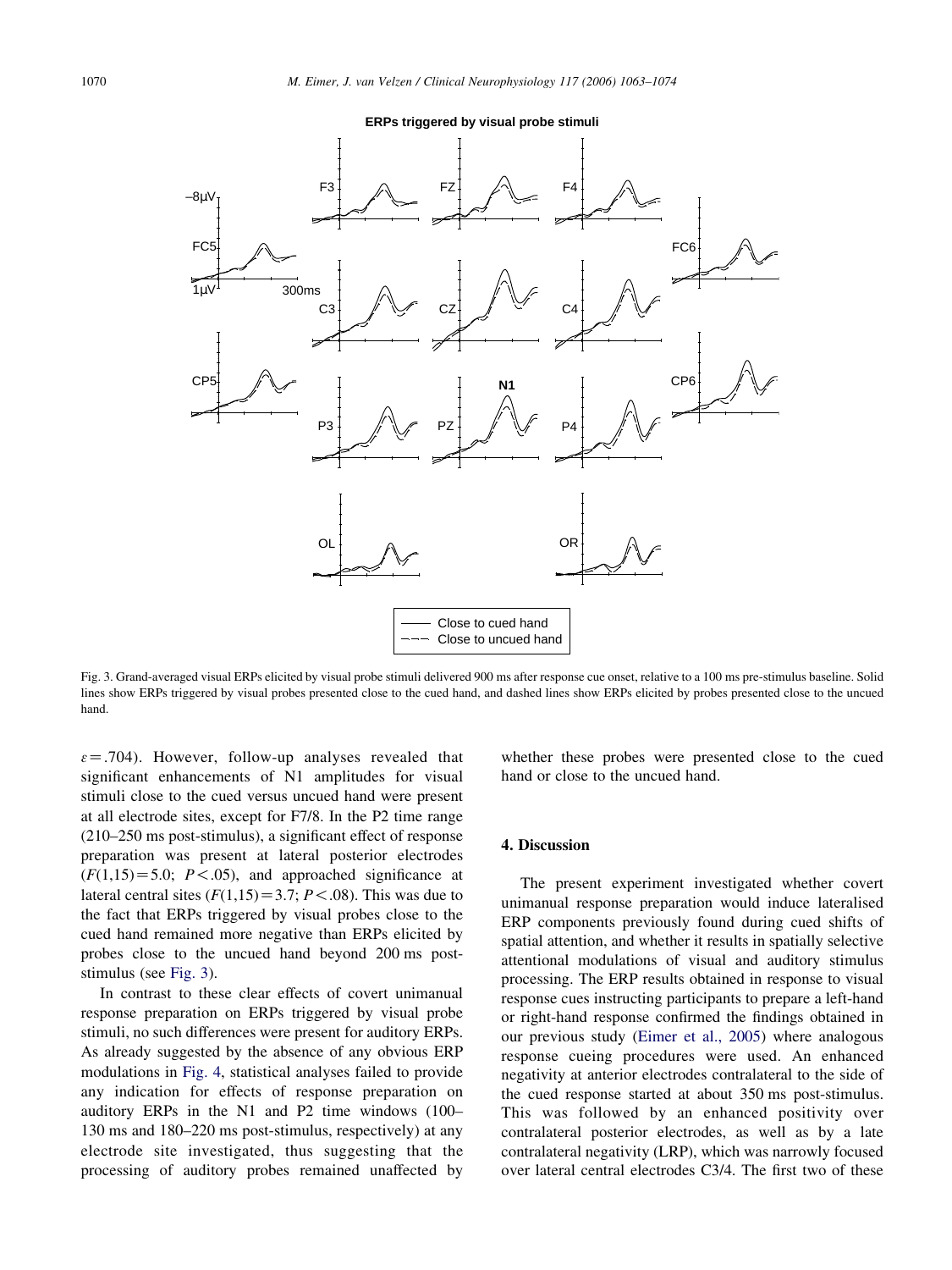#### **ERPs triggered by auditory probe stimuli**

<span id="page-8-0"></span>

Fig. 4. Grand-averaged auditory ERPs elicited by auditory probe stimuli delivered 900 ms after response cue onset, relative to a 100 ms pre-stimulus baseline. Solid lines show ERPs triggered by auditory probes presented close to the cued hand, and dashed lines show ERPs elicited by probes presented close to the uncued hand.

lateralised components were very similar to the ADAN and LDAP effects observed in earlier experiments where attentional cues explicitly signalled the direction of a covert endogenous attentional shift [\(Eimer et al., 2002; c.f. Nobre](#page-10-0) [et al., 2000\)](#page-10-0). These two components have previously been interpreted as electrophysiological correlates of covert attentional shifts activated in anticipation of expected task-relevant events at specific locations. The present results confirm that similar ADAN and LDAP components are also elicited when participants prepare a response with their left versus right hand<sup>3</sup>.

The presence of ADAN and LDAP components to response cues strongly suggests that attentional orienting processes are triggered during covert manual response preparation and that these orienting processes might be analogous to those elicited during instructed shifts of covert attention. This is in line with the assumption of the premotor theory of attention that response preparation and attentional shifts are closely linked. This theory further assumes that such close links are due to the fact that attentional orienting

and response preparation are implemented by common control structures. It is important to note that although the ERP modulations observed during response preparation in the present experiment (and in our previous study; [Eimer](#page-10-0) [et al., 2005](#page-10-0)) are consistent with both these assumptions, they only provide direct evidence for the former. The possibility remains that although covert manual response preparation and covert attentional orienting co-occur (as suggested by the presence of ADAN and LDAP components during response preparation), they are still based on anatomically and functionally distinct neural control mechanisms. This issue could be addressed in future experiments, where the direction of covert attention shifts and the direction of covert response preparation are manipulated orthogonally.

The observation that the ADAN was primarily elicited over the right hemisphere in the present experiment is consistent with previous observations from ERP studies that have investigated covert endogenous shifts of visual attention (e.g. [Eimer and Van Velzen, 2002; Hopf and](#page-10-0) [Mangun, 2000; Nobre et al., 2000\)](#page-10-0), as well as shifts of auditory attention [\(Eimer and Van Velzen, 2002\)](#page-10-0). Such a right-hemisphere dominance of brain processes assumed to be involved in attentional orienting has also been observed in functional imaging studies (e.g. [Nobre et al., 1997](#page-11-0)), and points to a specific role of the right hemisphere in the control of spatial attention.

<sup>&</sup>lt;sup>3</sup> The late contralateral negativity at C3/4 reflects the emergence of the LRP triggered during later stages of the response preparation interval, thereby indicating that the cued response was already partially activated prior to the onset of the imperative visual Go/Nogo stimulus. In previous response precueing experiments where the relevant response hand was specified in advance (c.f. [Gratton et al., 1990; Gehring et al., 1992](#page-10-0)), the LRP was also found to start about 300–400 ms prior to target onset.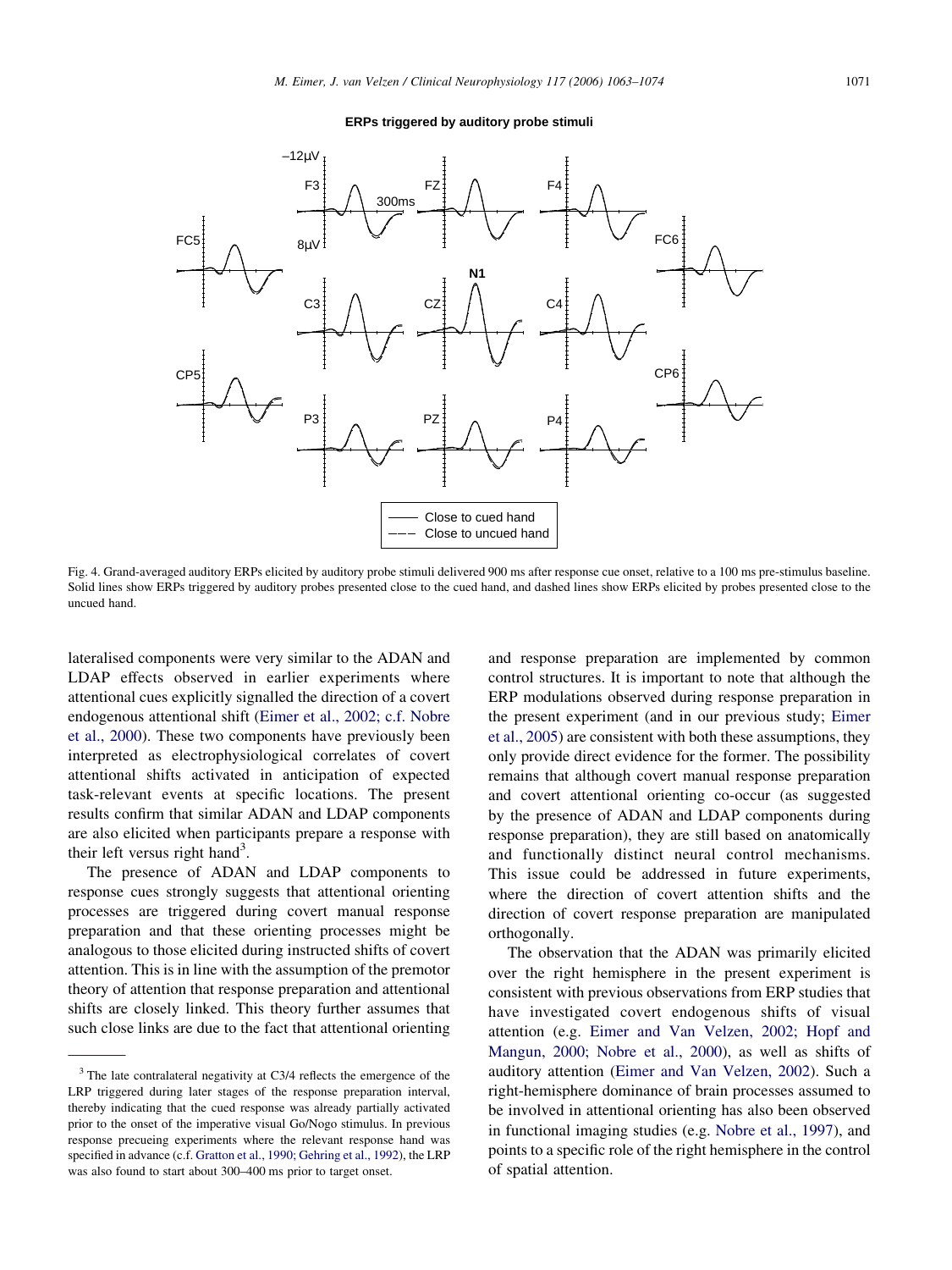The main new question addressed by the present study was whether shifts of attention triggered during covert manual response preparation would result in modulations of visual and auditory processing. If these attention shifts were mediated by modality-unspecific attentional-motor control mechanisms, they should produce spatially selective modulations of probe stimulus processing regardless of the sensory modality of these probes. In other words, manual response preparation should result in systematic effects on visual as well as auditory probe ERP components. To investigate this, visual and auditory ERPs triggered by task-irrelevant visual and auditory probe stimuli presented during the response preparation interval (900 ms after response cue onset) were compared as a function of whether these probes were presented close to the cued hand, or close to the opposite uncued hand. For visual probe stimuli, clearcut effects of covert response preparation were found (see [Fig. 3](#page-7-0)): Larger visual N1 components were observed when visual probes were presented close to the hand that was currently prepared for an anticipated motor response, as compared to visual probes delivered adjacent to the uncued hand. This effect of unimanual response preparation on visual ERPs was very similar to the effects observed in previous experiments studying crossmodal links in spatial attention (e.g. [Eimer and Driver, 2000; Hillyard et al.,](#page-10-0) [1984\)](#page-10-0), where enhanced N1 components were elicited when task-irrelevant visual events were presented at locations relevant for an auditory or tactile task. The fact that visual N1 components were larger when visual probes were presented close to the hand involved in an anticipated response, as compared to probes presented close to the uncued hand, provides clear evidence that visual information processing is also selectively modulated as a result of covert manual response preparation, as predicted by the premotor theory of attention.

In marked contrast to the results obtained for visual probe stimuli, no systematic effects of response preparation were obtained for auditory probes. ERPs triggered by auditory stimuli did not differ as a function of whether these stimuli were presented close to the cued hand or close to the opposite uncued hand (see [Fig. 4](#page-8-0)), thus suggesting that in contrast to visual probes, the processing of auditory events on the left and right side remained unaffected by covert response hand preparation. This finding is clearly at odds with the hypothesis derived from the premotor theory that attentional-motor control circuits activated during covert response preparation are modality-unspecific, and thus induce spatially specific modulations of sensory processing for visual and well as for auditory stimuli.

There are a number of possible reasons why response preparation effects were absent for auditory probes. One could argue that the high intensity of auditory probes (80 dB) resulted in a ceiling effect for auditory ERPs, thus giving little room for cued response preparation to further enhance auditory components. We tested this possibility in a small follow-up study where auditory ERPs were recorded

from 6 participants. Conditions were identical to the present study, except that auditory probe intensity was reduced by 20 dB. In spite of this reduction in loudness, no spatiallyspecific response preparation effect on auditory ERPs were found for any participant, thus making an explanation in terms of intensity ceiling effects unlikely.

It is also possible that differences in the task-relevance of visual and auditory information may have been responsible for the absence of spatially specific effects of response preparation for auditory ERPs. Whereas auditory events were irrelevant throughout, participants had to process visual response cues and visual imperative stimuli that were presented at fixation. Had audition been made task-relevant (e.g. by using auditory rather than visual cues to indicate response side), systematic response preparation effects might have also been present for auditory ERPs. Although this possibility needs to be investigated in future experiments, it should be noted that previous ERP studies of crossmodal attention have found unequivocal evidence for spatially specific modulations of auditory processing under conditions where auditory stimuli could be entirely ignored (e.g. Eimer and Schröger, 1998; Eimer et al., 2002). These findings suggest that the current results are not primarily determined by the task-relevance of vision and audition.

One could also argue that the absence of spatially specific ERP modulations for auditory probes reflects the relatively poor spatial resolution of audition. Given the superior spatial acuity of vision, visual probes are readily localized as being close to the left or right hand, while the perceived location of auditory probes may be much less distinct. If manual response preparation resulted in a focus of attention that was narrowly focused around the cued response hand, attentional ERP modulations might only be observed for sensory modalities with high spatial resolution such as touch (as in our previous study; [Eimer et al., 2005\)](#page-10-0), or vision (the present experiment), but not for audition where spatial localization is less precise. Although consistent with the present findings, an explanation in terms of poor auditory spatial acuity cannot easily account for the fact that experiments investigating crossmodal links in spatial attention (e.g. Eimer and Schröger, 1998; Eimer et al., 2002; Hillyard et al., 1984; Teder-Sälejärvi et al., 1999) have consistently found enhanced auditory N1 amplitudes for tones presented at locations relevant for a visual or tactile task.

Alternatively, it is possible that auditory (but not visual) probes captured attention automatically, regardless of whether they were presented on the cued or uncued side. Irrelevant auditory events have been shown to attract attention involuntarily, thereby affecting the detection and discrimination of subsequent visual targets ([McDonald](#page-11-0) [et al., 2000\)](#page-11-0). If auditory probes had captured attention irrespective of their location, no spatially specific effects of response preparation on auditory ERPs should be present, as was indeed the case in the present experiment. However, the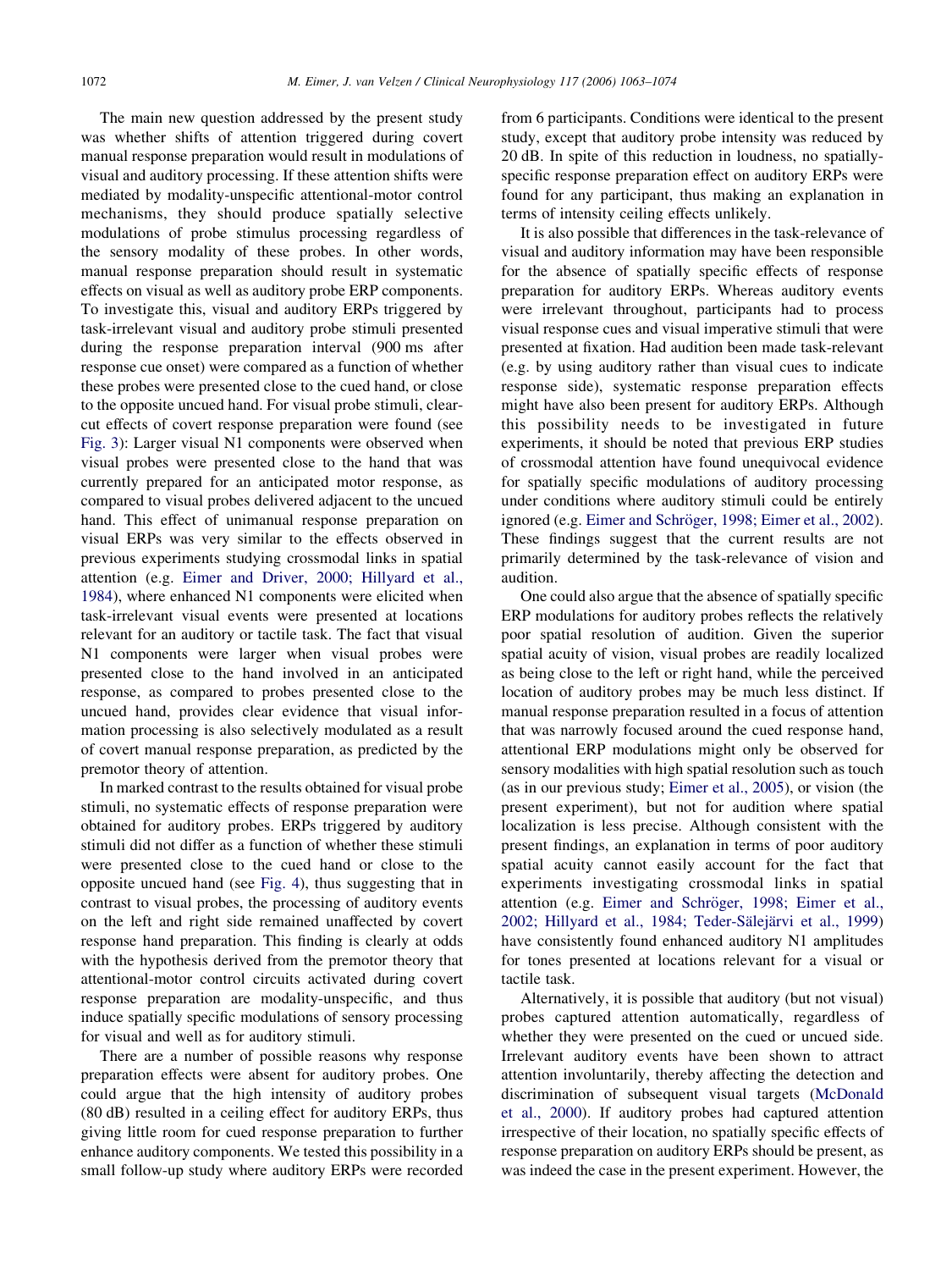<span id="page-10-0"></span>observation that reaction times to visual Go stimuli were significantly faster on trials with auditory probes than on trials with visual probes appears inconsistent with this account. Any capture of attention by peripheral auditory probes should have interfered with the attentional selection of a subsequently presented Go stimulus, and thus should have delayed responses on trials with auditory probes. The fact that RTs were in fact faster on these trials suggests instead that auditory probes interfered less than visual probes with the processing of central visual Go/Nogo stimuli.

There might also be a more general reason as to why vision and touch are systematically modulated by covert manual response activation, whereas auditory processing appears to remain unaffected. This asymmetry might reflect the fact that visual and somatosensory information are generally much more relevant than auditory information for the on-line control of manual response parameters. Accordingly, the activation of specialised attentionalmotor mechanisms involved in the control of manual responses might produce spatially selective effects on visual and somatosensory, but not auditory processing. It is important to underline that such an account would imply that such control mechanisms are not fully supramodal, but show a large degree of modality-specificity, reflecting the fact that sensory modalities differ in their relevance for specific types of motor control. Such general differences between modalities might have been emphasized in the present study by the fact that visual stimuli were taskrelevant, as they served as response cues and as Go/Nogo stimuli. It would therefore be interesting to investigate whether response preparation would still leave auditory processing unaffected under experimental conditions where auditory stimuli are task relevant. It would also be important to study whether a different pattern of spatially specific sensory modulations can be observed during saccade preparation. Given the fact that eye movements are readily triggered by peripheral sounds, one would expect to find systematic effects of eye movement preparation on auditory ERPs to tones presented during the preparation interval (see also [Rorden and Driver, 1999,](#page-11-0) for initial behavioral evidence for such effects).

In summary, the presence of lateralised ADAN and LDAP components during manual response preparation support the claim of the premotor theory of attention that covert unimanual response preparation is closely linked to spatial attention shifts. However, the additional assumption that such attentional shifts are modality-unspecific has not been confirmed by the present data, as spatially specific modulations were confined to the visual modality, but were entirely absent in audition. Future studies will need to determine whether different results are obtained as a function of changes in task characteristics, or the involvement of other response modalities, such as the oculomotor system.

## Acknowledgements

This research was supported by a grant from the Wellcome Trust. M.E. holds a Royal Society-Wellcome Research Merit Award.

# References

- Butter CM, Buchtel HA, Santucci R. Spatial attentional shifts: further evidence for the role of polysensory mechanisms using visual and tactile stimuli. Neuropsychologia 1989;27:1231–40.
- Corbetta M, Akbudak E, Conturo TE, Snyder AZ, Ollinger JM, Drury HA, Linenweber MR, Petersen SE, Raichle ME, Van Essen DC, Shulman GL. A common network of functional areas for attention and eye movements. Neuron 1998;21:761–73.
- Deubel H, Schneider WX. Saccade target selection and object recognition: evidence for a common attentional mechanism. Vision Res 1996;36: 1827–37.
- Driver J, Spence C. Attention and the crossmodal construction of space. Trends Cogn Sci 1998;2:254–62.
- Eimer M. The lateralized readiness potential as an on-line measure of selective response activation. Behav Res Methods Instrum Comput 1998;30:146–56.
- Eimer M, Coles MGH. The lateralized readiness potential. In: Jahanshahi M, Hallett M, editors. The Bereitschaftspotential: in honour of professors Deecke and Kornhuber. Boston, MA/New York: Kluwer /Plenum; 2003. p. 229–48.
- Eimer M, Driver J. An event-related brain potential study of cross-modal links in spatial attention between vision and touch. Psychophysiology 2000;37:697–705.
- Eimer M, Driver J. Crossmodal links in endogenous and exogenous spatial attention: evidence from event-related brain potential studies. Neurosci Biobehav Rev 2001;25:497–511.
- Eimer M, Forster B. The spatial distribution of attentional selectivity in touch: evidence from somatosensory ERP components. Clin Neurophysiol 2003a;114:1298–306.
- Eimer M, Forster B. Modulations of early somatosensory ERP components by transient and sustained spatial attention. Exp Brain Res 2003b;151: 24–31.
- Eimer M, Schröger E. ERP effects of intermodal attention and cross-modal links in spatial attention. Psychophysiology 1998;35:313–27.
- Eimer M, Van Velzen J. Crossmodal links in spatial attention are mediated by supramodal control processes: evidence from event-related brain potentials. Psychophysiology 2002;39:437–49.
- Eimer M, Van Velzen J, Driver J. Crossmodal interactions between audition, touch and vision in endogenous spatial attention: ERP evidence on preparatory states and sensory modulations. J Cogn Neurosci 2002;14:254–71.
- Eimer M, Van Velzen J, Forster B, Driver J. Shifts of attention in light and in darkness: an ERP study of supramodal attentional control and crossmodal links in spatial attention. Cogn Brain Res 2003;15:308–23.
- Eimer M, Forster B, Van Velzen J, Prabhu G. Covert manual response preparation triggers attentional shifts: ERP evidence for the premotor theory of attention. Neuropsychologia 2005;43:957–66.
- Farah MJ, Wong AB, Monheit MA, Morrow LA. Parietal lobe mechanisms of spatial attention: modality-specific or supramodal? Neuropsychologia 1989;27:461–70.
- Gehring WJ, Gratton G, Coles MGH, Donchin E. Probability effects on stimulus evaluation and response processes. J Exp Psychol Hum Percept Perform 1992;18:198–216.
- Gratton G, Bosco CM, Kramer AF, Coles MGH, Wickens CD, Donchin E. Event-related brain potentials as indices of information extraction and response priming. Electroencephalogr Clin Neurophysiol 1990;75: 419–32.